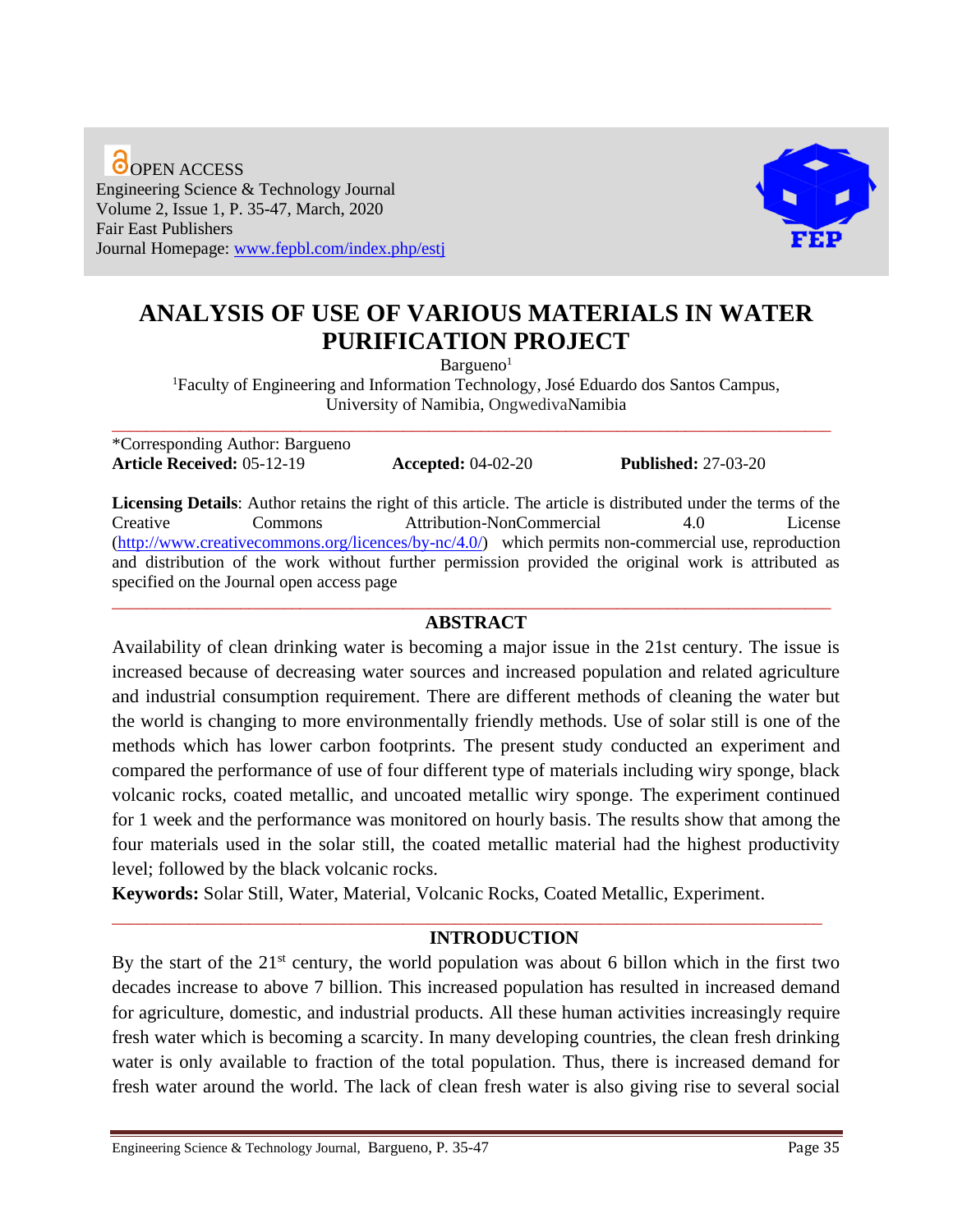problems such as food insecurity, epidemic diseases, and regional conflicts. Thus, there is increased need for establishing new methods of cleaning water to make it usable for human consumption. The sea is a big source of water but it is not usable by human due to the higher level of salt and other chemicals in it.

The desalination of water is becoming a trend in most countries. This is about purification of water using some technique such as electro dialysis, reverse osmosis, and other methods of distillation. However, there is need that while water purification technique is used, it must be based on the environmentally friendly practice. The environmentally friendly energy is started to use in some desalination plants in major countries around the world. Especially, the deserts and remote islands, where transportation cost is high, it is useful to install a solar energy source for water desalination. The cleaner energy-based plant has advantages including less carbon footprint, highly sustainable, and less operation cost. The disadvantage however is higher initial setup cost.

In this regard, a good work is done by Prasad and Tiwari (1996) who proposed a compound parabolic concentrator at the solar still basin for producing extra thermal energy for the purpose of cleaning the water. The system is also known as active solar system. The study by Prasad and Tiwari, concluded that as the glass cover inclination is increased, it also increase the rate of thermal energy. This implies that if glass cover is optimized, it can enable obtaining the most suitable results.

Building on the idea of solar still in desert, a study analyzed the simple solar still station performance compares to a similar one with flat plate collector (Boukar and Hannim, 2001). The experiment involved testing the performance in open with varying depths levels. For simple basis, the productivity during the summer season was minimum of 4.01 l/m2/d which was much lower than the performance of the coupled one which showed results of minimum of 8.02 l/m2/d. Another study investigated the heat absorbing materials in four identical solar stills (Abdallah, Abu-Khader, & Badran, 2009). Wiry sponge and black volcanic rocks, coated metallic, and uncoated metallic wiry sponge were used in first three stills; while, the fourth one used the reference still which does not contain any absorbing materials. Experiment results of the study showed that uncoated sponge outperformed the other material types in terms of water collection.

Study by Badra (2011) was about thermal performance of a single solar still coupled with solar collector based on varying insulation thickness i.e. 3 and 6 cm along with temperature difference between water and cover, wind speed, transmissivity, absorptivity, and overall heat loss coefficient. The results of the study showed that if basin water temperature is increased by circulating hot water from the solar collector, it will improve the overall system efficiency. Another experimental study conducted by Singh (2011) who investigated the performance of single slope solar still based on different conditions such as sunshine or cloudy. The results of the study showed that when solar water heater and noctrunal is combined with solar still basin, the production can be improved by 120%. Fuzzy sets were used on solar distillation system by Mamlook and Badran 6. The findings of the study were that different factors influence the solar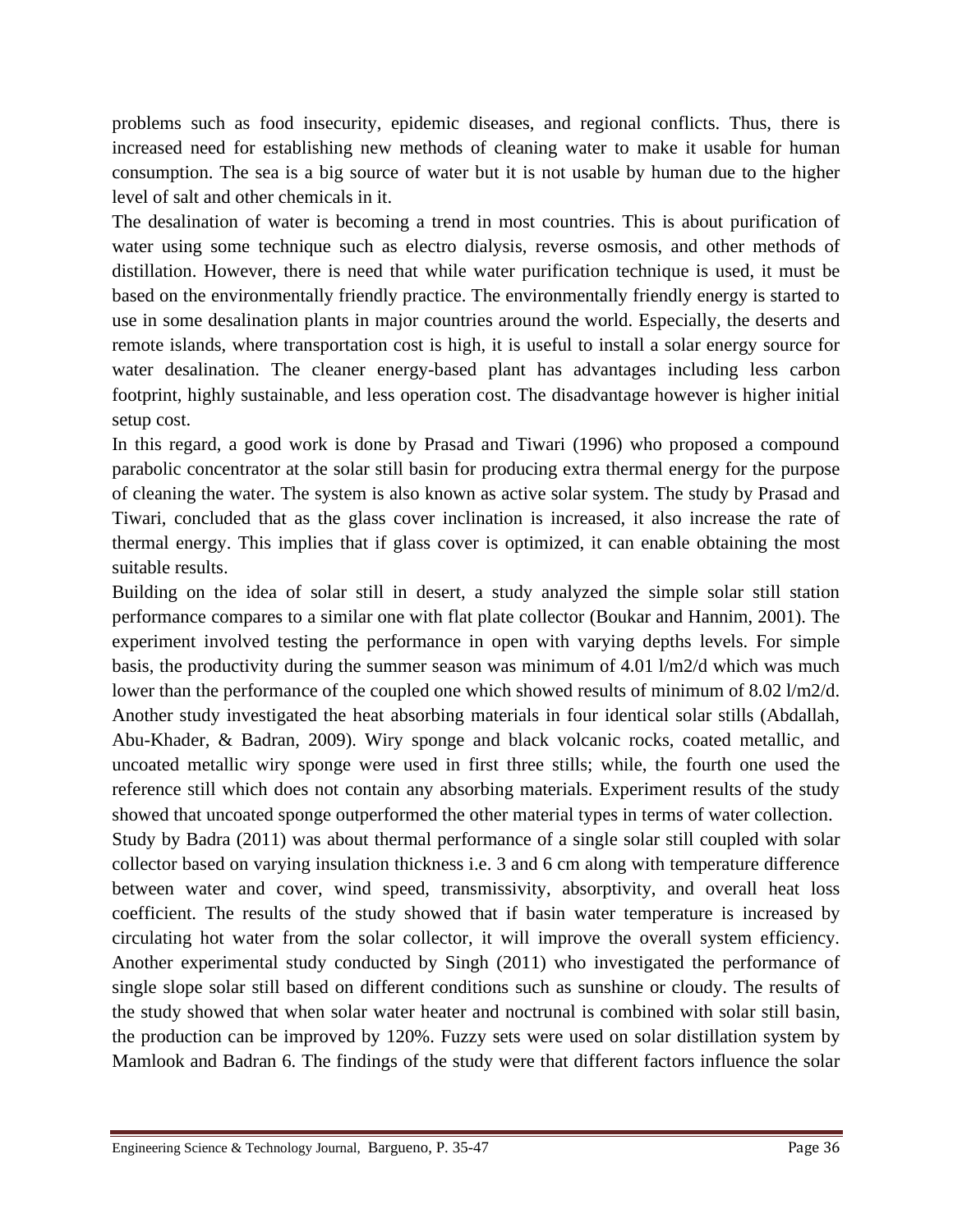still yield including the water depth, solar concentration, coupled collector, sprinkler, solar intensity, ambient temperature and wind speed.

A system consists of reflecting mirrors attached to slope of solar still based on a flat plate collector designed by Badra (2011). The comparison shows that this system improved the production. It was also observed in the study that increase in basin water depth bring reduction in the productivity and still productivity was proportional to the solar radiation intensity.

Study by Shanmugan, Rajamohan, and Mutharasu (2008) involved attaching booster mirror above the glass cover of the still basin of area  $1m<sup>2</sup>$ . The analysis showed that the booster mirror bring improvement in the overall production. In present study, experiment is designed to investigate that if addition of convace wick surface for evaporation and four sides of pyramid shaped still for condensation bring any improvement in the productivity. Absorbed solar ration were increased due to the jute wick and evaporation surface area is also increased. Because of capillary effects, evaporation area is increased because of concave shaped wick. The cost of the 1 liter of distillate water was about \$0.071 based on this solar still and the average capacity was 3.99 m2/d.



**Figure 1: Underlying Mechanism of Solar Based Water Purification**



**Figure 2: Solar Still**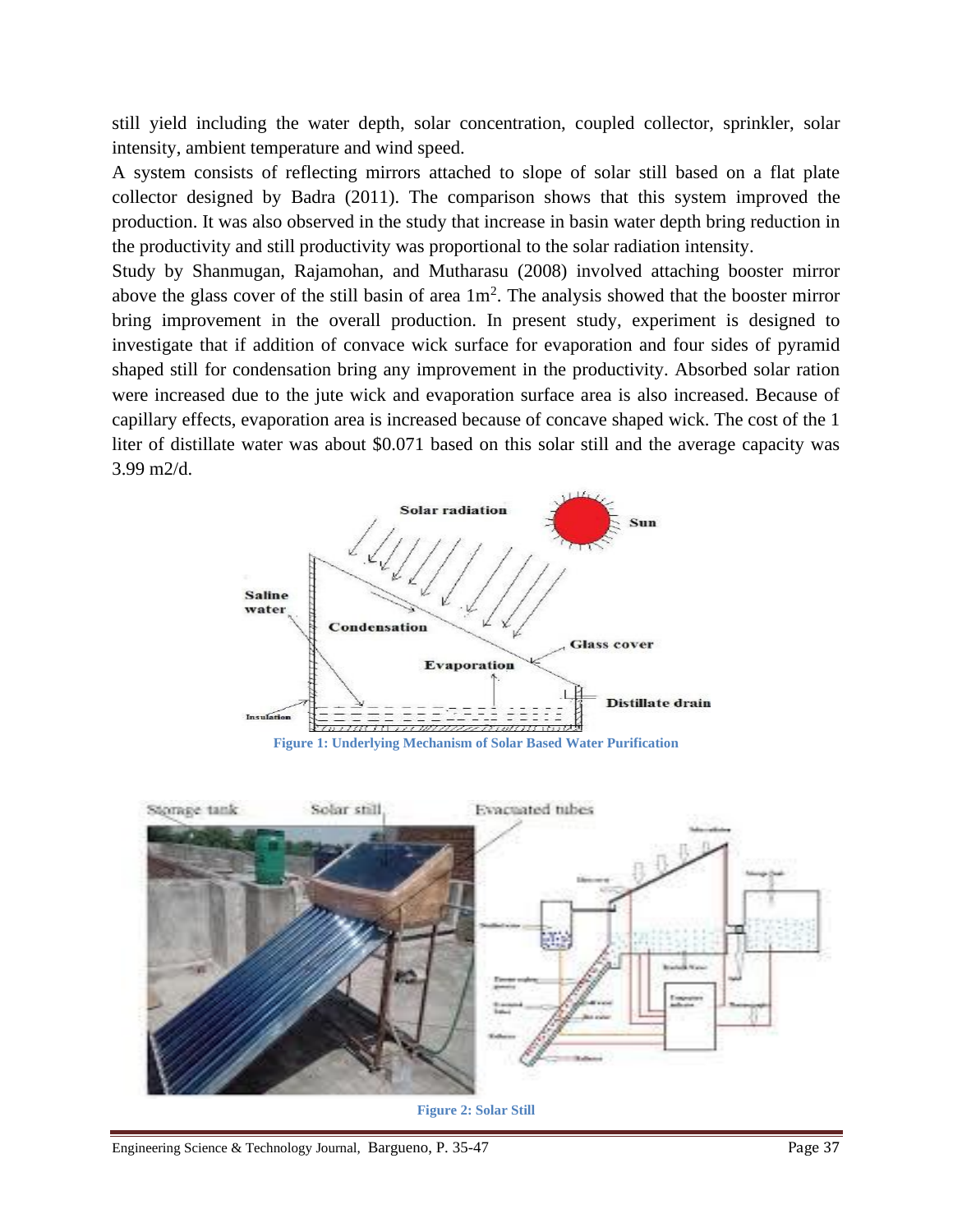#### **EXPERIMENT-MATERIAL AND METHODS**

The experiment involved coupling rows of parallel transparent evacuated glass tubes with single slope passive solar distillation unit where everyone consists of individual absorber tube having selective coating for warming the water before sending it to the solar still. The single slope solar still is integrated with evacuated glass tube. The evacuated glass tube is used for passing the water from the basin. The glass cover receives the solar heat and makes the water heated passing through the basin. At the same time, the outer glass is used for passing the solar radiation and accordingly, the fluid is flown through the absorber. the evacuated tubes refer to the modular tubes which can be added or removed based on the hot-water temperature requirement. These solar still has fiber reinforced plastic painted basin of area of  $1m<sup>2</sup>$  which is used for supplying brackish water from EGT which preheat thee water by use of solar energy. A sheet of toughened glass is used for evaporating basin by permitting the sunrays directed to basin. The glass covering angle for tilting is about 40 degrees. There is a trough at the bottom which function as water collector. This glass is also keeping the heat for making continuous evaporation possible for the water in the basin. The water is feed in the still using the inlet pipe. For fixing the k-type thermocouples, there are holes drilled in the body of still. For water which is inside the basin, the evaporation is done using the evacuated glass tube collector. For preventing the leakage and heat losses, silicon rubber is used to function as a sealant. Polyurethane form is used for insulation of the solar still side and base walls. Dammar roll is fixed at the upper glass of the solar still. For controlling the brackish water inside the solar still, a constant head tank Is used. During this experiment, the water level is maintained at 08 cm. the other technical specifications are that basin area is  $1m^2$ , the inclination of glass is  $40^0$ , glass area is  $1.024m^2$ , the glass depth is 6mm, the material of the paint is FRP and the number of glass is 1. Furthermore, the outer diameter of EGT is 50, the inner diameter is 40 and length is  $1450$  mm. The inclination of EGT is  $29^0$ , and number of EGT is 16. The experimental setup is installed at open location under clear sky conditions with moderate temperature.

# **RESULTS**

The results for the ambient temperature and the average output of water collection in ml for the entire experiment week is provided below.

|                   | <b>Ambient Temperature (C) Day Wise</b> |      |      |      |      |      |      |       | <b>Average Output of Water Collection (ml)</b> |              |          |          |  |
|-------------------|-----------------------------------------|------|------|------|------|------|------|-------|------------------------------------------------|--------------|----------|----------|--|
|                   |                                         |      |      |      |      |      |      |       |                                                | <b>Black</b> |          | Uncoated |  |
| <b>Time</b>       |                                         |      |      |      |      |      |      |       | Wiry                                           | Volcanic     | Coated   | Metallic |  |
|                   | M                                       | т    | W    | T    | F    | S    | S    | Ave   | Sponge                                         | Rocks        | Metallic | Wiry     |  |
| Hour 1            | 26.5                                    | 27.2 | 26.5 | 29.4 | 28.5 | 25.4 | 26.1 | 27.09 | 16                                             | 14           | 13       | 15       |  |
| Hour <sub>2</sub> | 29.7                                    | 29.8 | 29.9 | 31.3 | 30.1 | 27.6 | 28.4 | 29.54 | 28                                             | 29           | 34       | 35       |  |
| Hour <sub>3</sub> | 33.7                                    | 34.1 | 33.1 | 37.4 | 32.4 | 30.5 | 31.2 | 33.20 | 49                                             | 78           | 99       | 78       |  |
| Hour <sub>4</sub> | 38.9                                    | 37.6 | 32.5 | 39.9 | 37.8 | 36.5 | 36.5 | 37.10 | 250                                            | 239          | 298      | 193      |  |
| Hour 5            | 40.1                                    | 40.2 | 39.1 | 41.2 | 40.6 | 39.2 | 41.6 | 40.29 | 368                                            | 371          | 453      | 432      |  |
| Hour <sub>6</sub> | 40.9                                    | 40.7 | 40.9 | 43.1 | 42.3 | 40.1 | 42.9 | 41.56 | 498                                            | 488          | 567      | 439      |  |
| Hour <sub>7</sub> | 42.4                                    | 43.1 | 44.1 | 45.4 | 43.1 | 41.5 | 42.9 | 43.21 | 781                                            | 980          | 1121     | 788      |  |

**Table 1: Experiment Result**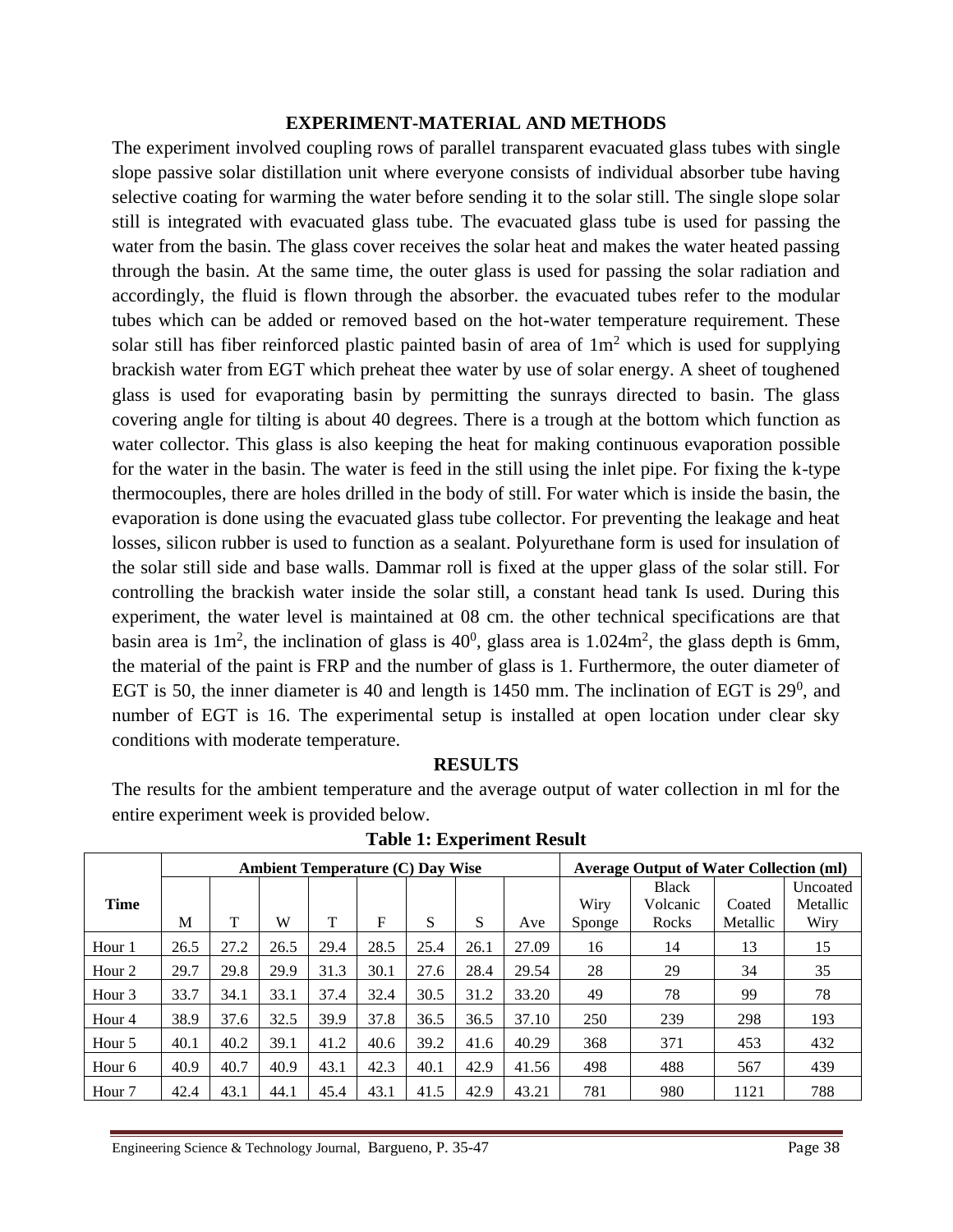| Hour <sub>8</sub> | 43.7 | 43.9 | 42.1 | 44.9 | 43.4 | 42.6 | 43.9 | 43.50 | 899    | 1023   | 1178   | 877    |
|-------------------|------|------|------|------|------|------|------|-------|--------|--------|--------|--------|
| Hour 9            | 37.2 | 38.9 | 39.2 | 40.1 | 44.5 | 36.5 | 37.4 | 39.11 | 965    | 1034   | 1234   | 890    |
| Hour 10           | 39.1 | 37.7 | 36.4 | 39.5 | 39.1 | 38.4 | 38.6 | 38.40 | 879    | 1143   | 1278   | 913    |
| Hour 11           | 33.5 | 35.2 | 34.4 | 37.7 | 38.7 | 32.1 | 32.1 | 34.81 | 678    | 878    | 981    | 832    |
| Hour 12           | 30.2 | 31.9 | 32.1 | 31.3 | 33.4 | 29.8 | 30.8 | 31.36 | 345    | 432    | 566    | 430    |
|                   | 435. | 440. | 430. | 461. | 453. | 420. | 432. |       |        |        |        |        |
| <b>Total</b>      | Q    | 3    |      |      | 9    |      | 4    |       | 5756   | 6709   | 7822   | 5922   |
|                   | 36.3 | 36.6 | 35.8 | 38.4 | 37.8 | 35.0 | 36.0 |       |        |        |        |        |
| Average           |      | 9    |      |      | 2    |      |      |       | 479.66 | 559.08 | 651.83 | 493.50 |



**Figure 3: Temperature for 12 Hours -1 Week**

The temperature for the entire week based on 12 hours is provided in the above chart.



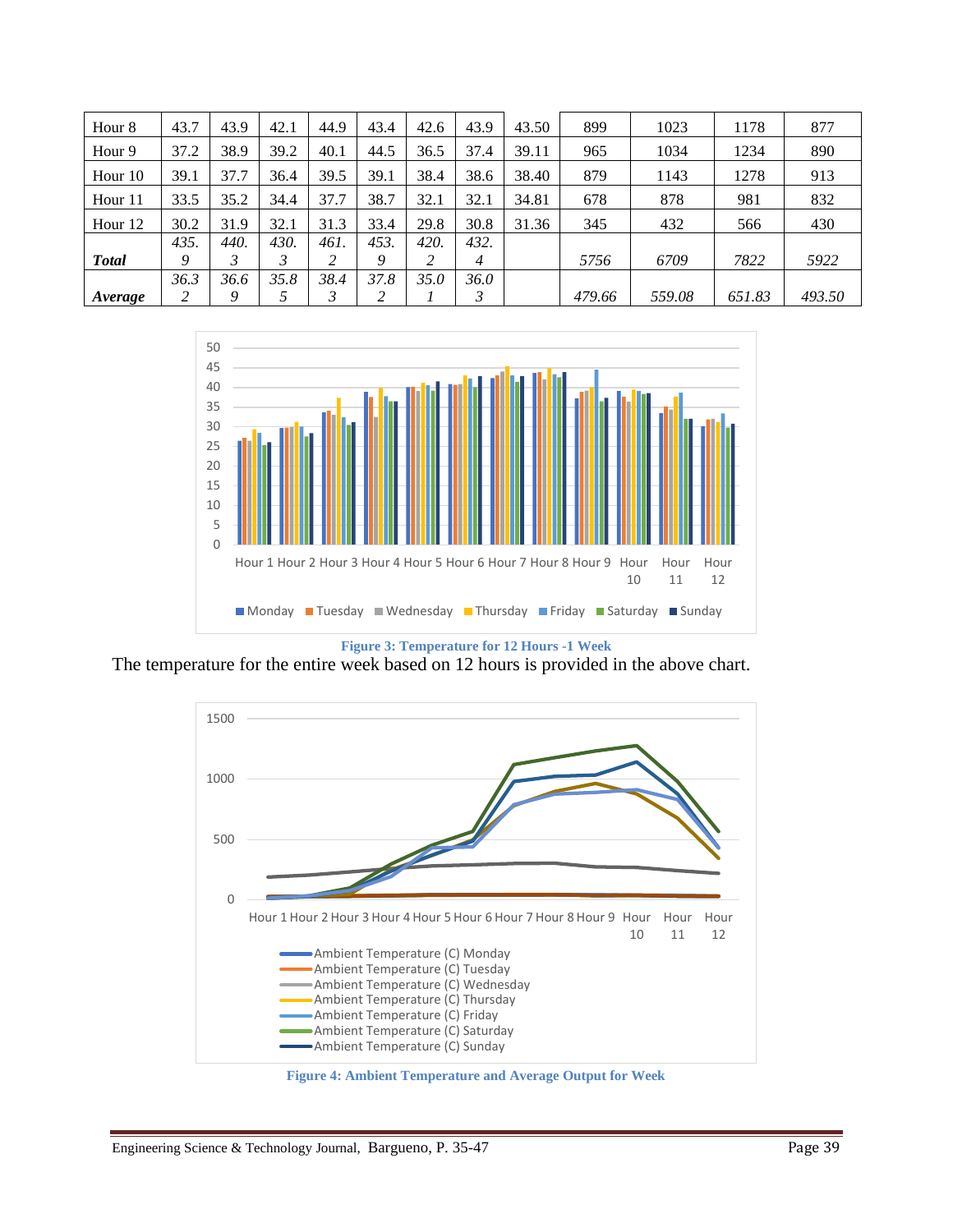The ambient temperature for the entire week compared to the average output is provided in the above chart.



**Figure 5: Hour 1 Average Output Comparison**

The results show that at hour 1, the average temperature for the entire week was 27.09 and the average output of water collection in ml was 16 for wiry sponge, 14 for black volcanic rocks, 13 for coated metallic and 15 for uncoated metallic wiry.



**Figure 6: Hour 2 Average Output Comparison**

At hour 2, the average temperature for the entire week was 29.54 and the average output of water collection in ml was 28 for wiry sponge, 29 for black volcanic rocks, 34 for coated metallic and 35 for uncoated metallic wiry.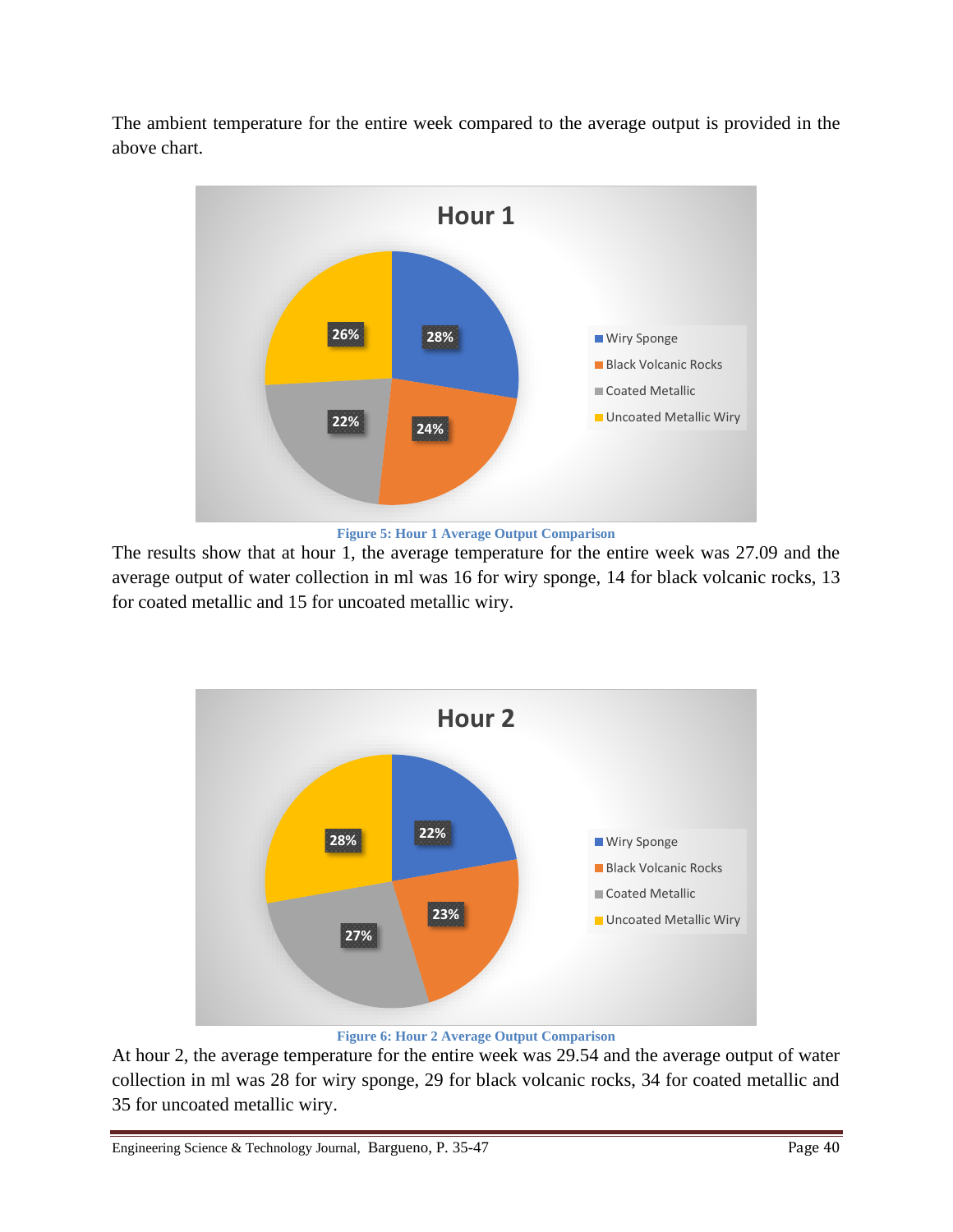

**Figure 7: Hour 3 Average Output Comparison**

At hour 3, the average temperature for the entire week was 33.2 and the average output of water collection in ml was 49 for wiry sponge, 78 for black volcanic rocks, 99 for coated metallic and 78 for uncoated metallic wiry.



**Figure 8: Hour 4 Average Output Comparison**

At hour 4, the average temperature for the entire week was 37.1 and the average output of water collection in ml was 250 for wiry sponge, 239 for black volcanic rocks, 298 for coated metallic and 193 for uncoated metallic wiry.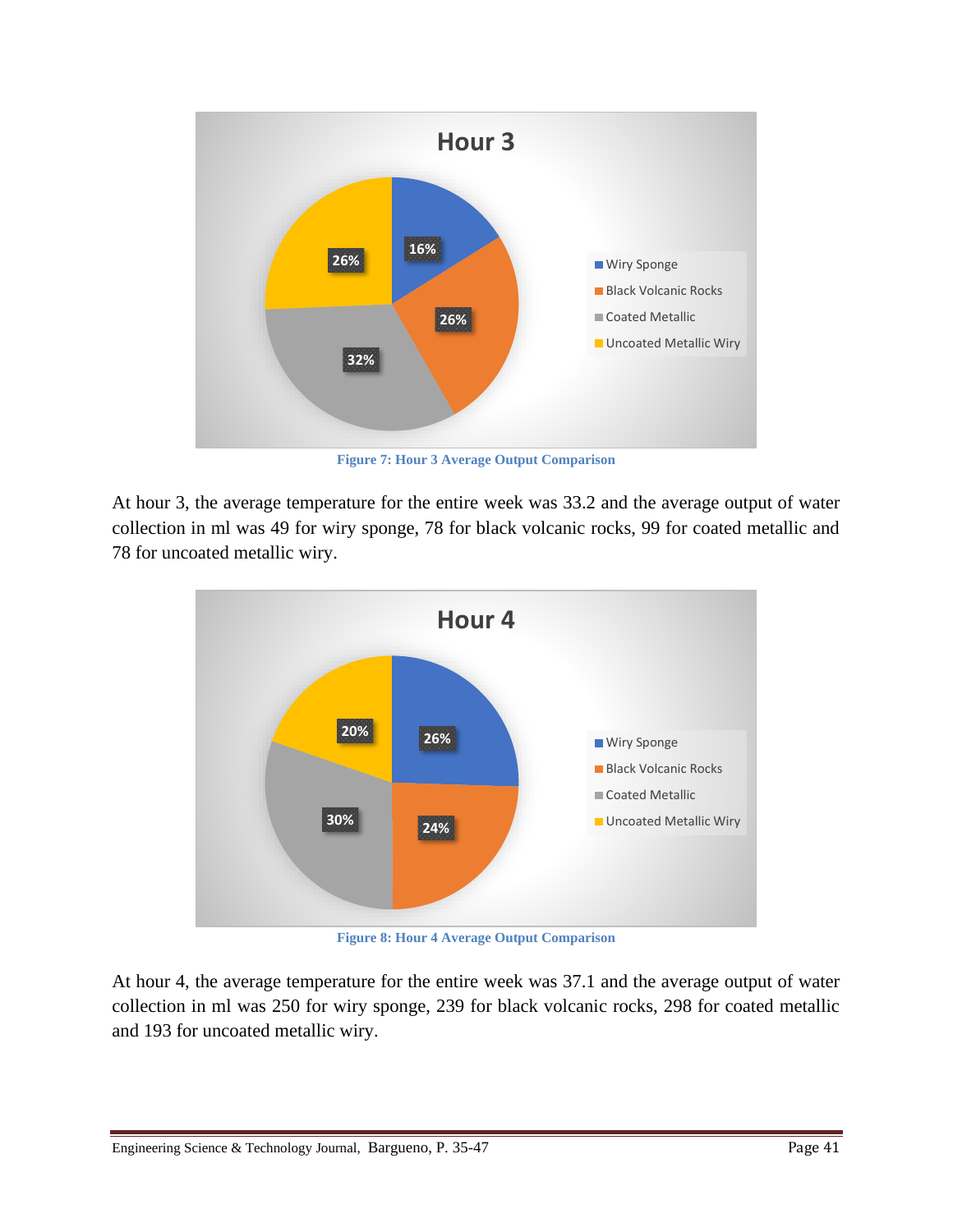

**Figure 9: Hour 5 Average Output Comparison**

At hour 5, the average temperature for the entire week was 40.29 and the average output of water collection in ml was 368 for wiry sponge, 371 for black volcanic rocks, 453 for coated metallic and 432 for uncoated metallic wiry.



**Figure 10: Hour 6 Average Output Comparison**

At hour 6, the average temperature for the entire week was 41.56 and the average output of water collection in ml was 498 for wiry sponge, 488 for black volcanic rocks, 567 for coated metallic and 439 for uncoated metallic wiry.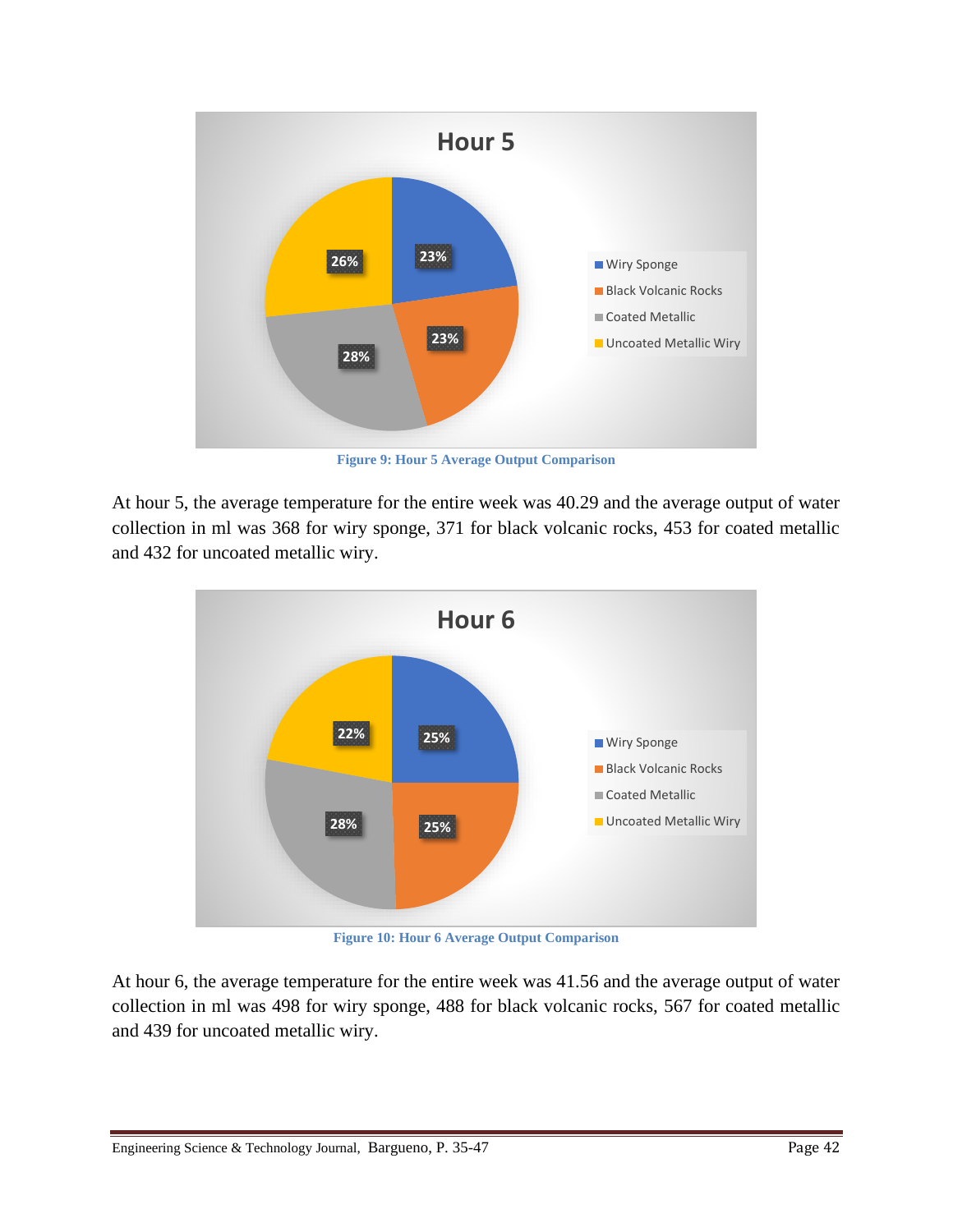

**Figure 11: Hour 7 Average Output Comparison**

At hour 7, the average temperature for the entire week was 43.21 and the average output of water collection in ml was 781 for wiry sponge, 980 for black volcanic rocks, 1121 for coated metallic and 788 for uncoated metallic wiry.



**Figure 12: Hour 8 Average Output Comparison**

At hour 8, the average temperature for the entire week was 43.5 and the average output of water collection in ml was 899 for wiry sponge, 1023 for black volcanic rocks, 1178 for coated metallic and 877 for uncoated metallic wiry.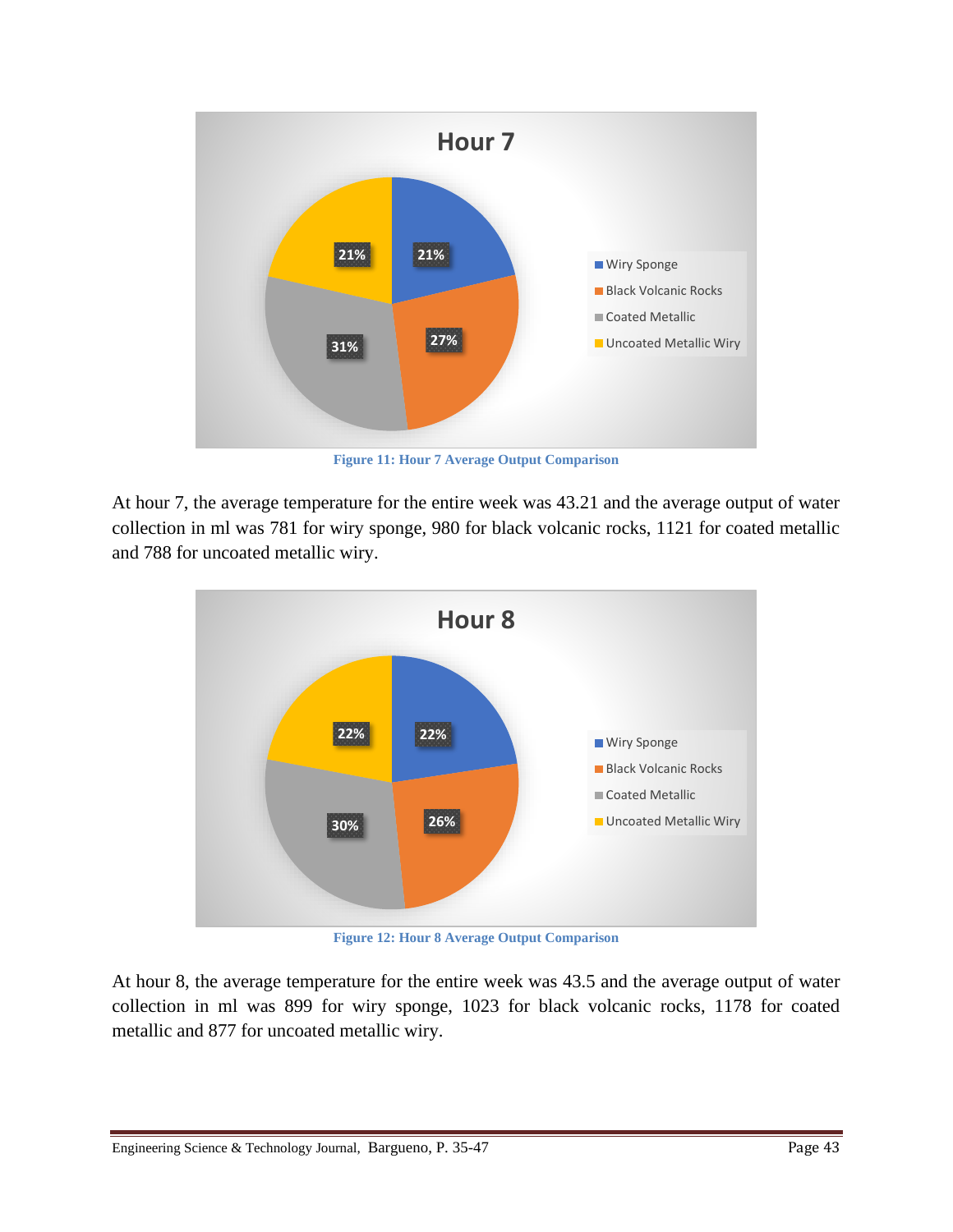

**Figure 13: Hour 9 Average Output Comparison**

At hour 9, the average temperature for the entire week was 39.11 and the average output of water collection in ml was 965 for wiry sponge, 1034 for black volcanic rocks, 1234 for coated metallic and 890 for uncoated metallic wiry.



**Figure 14: Hour 10 Average Output Comparison**

At hour 10, the average temperature for the entire week was 38.4 and the average output of water collection in ml was 879 for wiry sponge, 1143 for black volcanic rocks, 1278 for coated metallic and 913 for uncoated metallic wiry.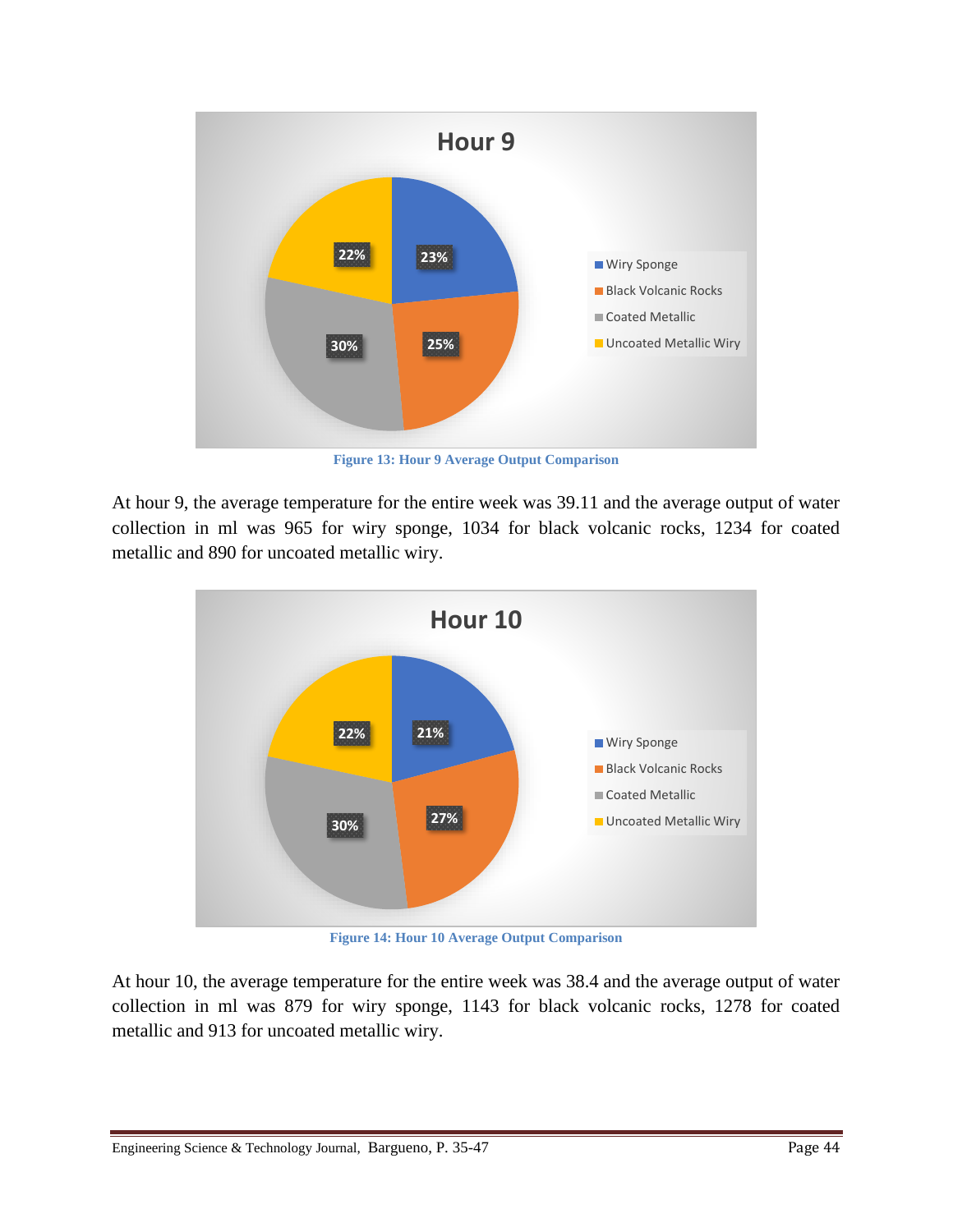

**Figure 15: Hour 11 Average Output Comparison**

At hour 11, the average temperature for the entire week was 34.81 and the average output of water collection in ml was 678 for wiry sponge, 878 for black volcanic rocks, 981 for coated metallic and 832 for uncoated metallic wiry.



**Figure 16: Hour 12 Average Output Comparison**

At hour 12, the average temperature for the entire week was 31.36 and the average output of water collection in ml was 345 for wiry sponge, 432 for black volcanic rocks, 566 for coated metallic and 430 for uncoated metallic wiry.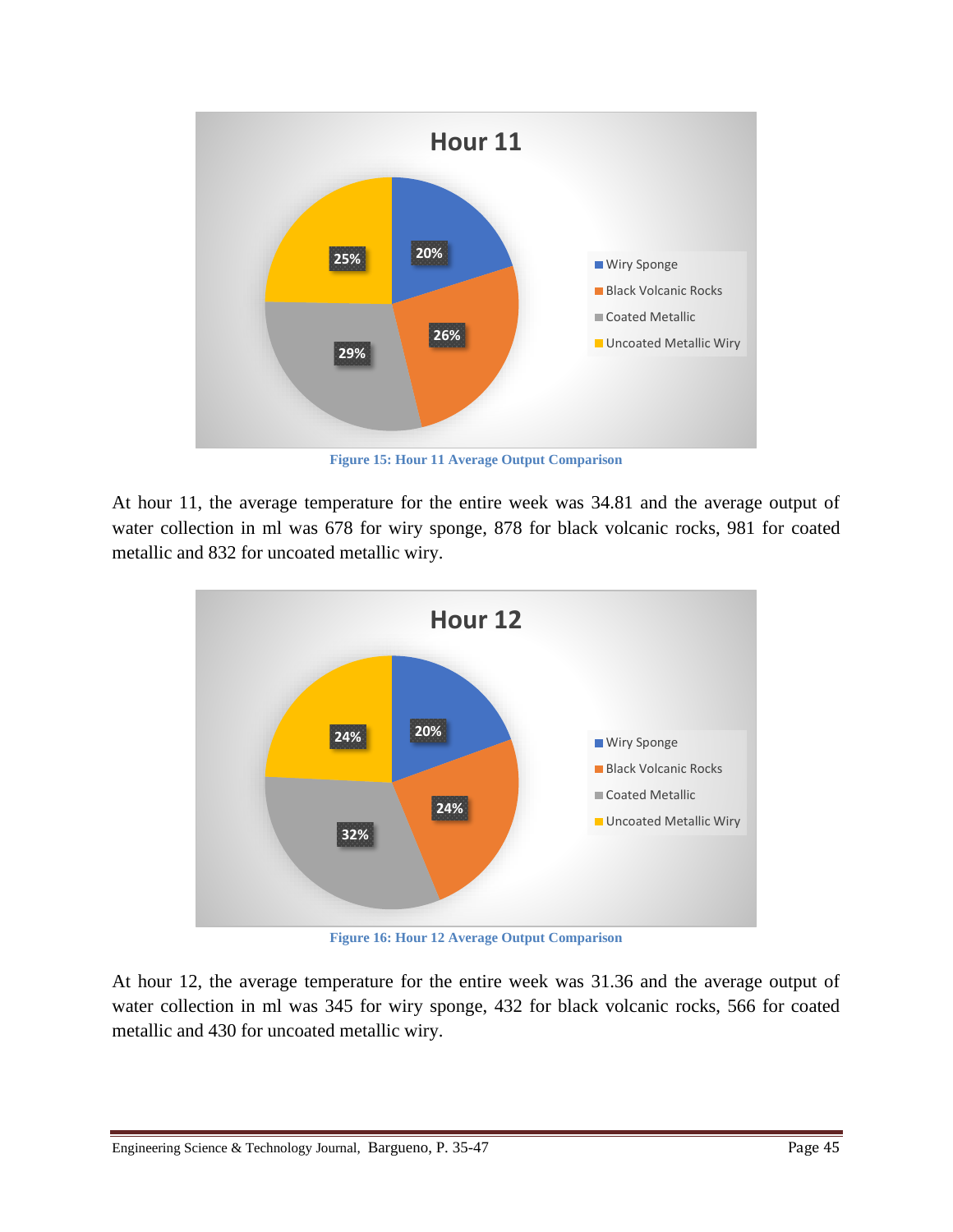

**Figure 17: Average Output Comparison-Hourly Basis for Entire Experiment**

In total, for the entire week, the average output of water collection was 22% for wiry sponge, 26% for black volcanic rocks, 30% for coated metallic and 22% for uncoated metallic wiry. Thus, our results show that the coated metallic is the most useful material for the water purification in terms of solar based system compared to the other metallic. The second-best option based on our experiment is the black volcanic rocks; while, the wiry sponge and the uncoated metallic wiry had equal results and stood at 22%.

# **CONCLUSION**

In this study, we focused on desalination of water using the solar still technique which is considered as an environmentally friendly technique based on its carbon footprint. The system is also considered as more economical. In this study, we investigated that how four types of materials including wiry sponge, black volcanic rocks, coated metallic, and uncoated metallic wiry sponge can be used in four stills using the experimental approach. The experiment continued for 1 week and for 12 hours, the monitoring of the collected water output was performed. The results show that among the four materials, the coated metallic material outperformed the other materials in terms of the average output of water collection for the experiment week. The second-best material based on our study was the black volcanic rocks; while, the wiry sponge and uncoated metallic wiry had lower performance in terms of average output of water collected.

# **References**

- Abdallah, S., Abu-Khader, M. M., & Badran, O. (2009). Effect of various absorbing materials on the thermal performance of solar stills. *Desalination, 242,* 128-137
- Badra, O. (2011). Theoretical analysis of solar distillation using active solar still. *International Journal of Thermal and Environmental Engineering, 3*(2), 113-120.